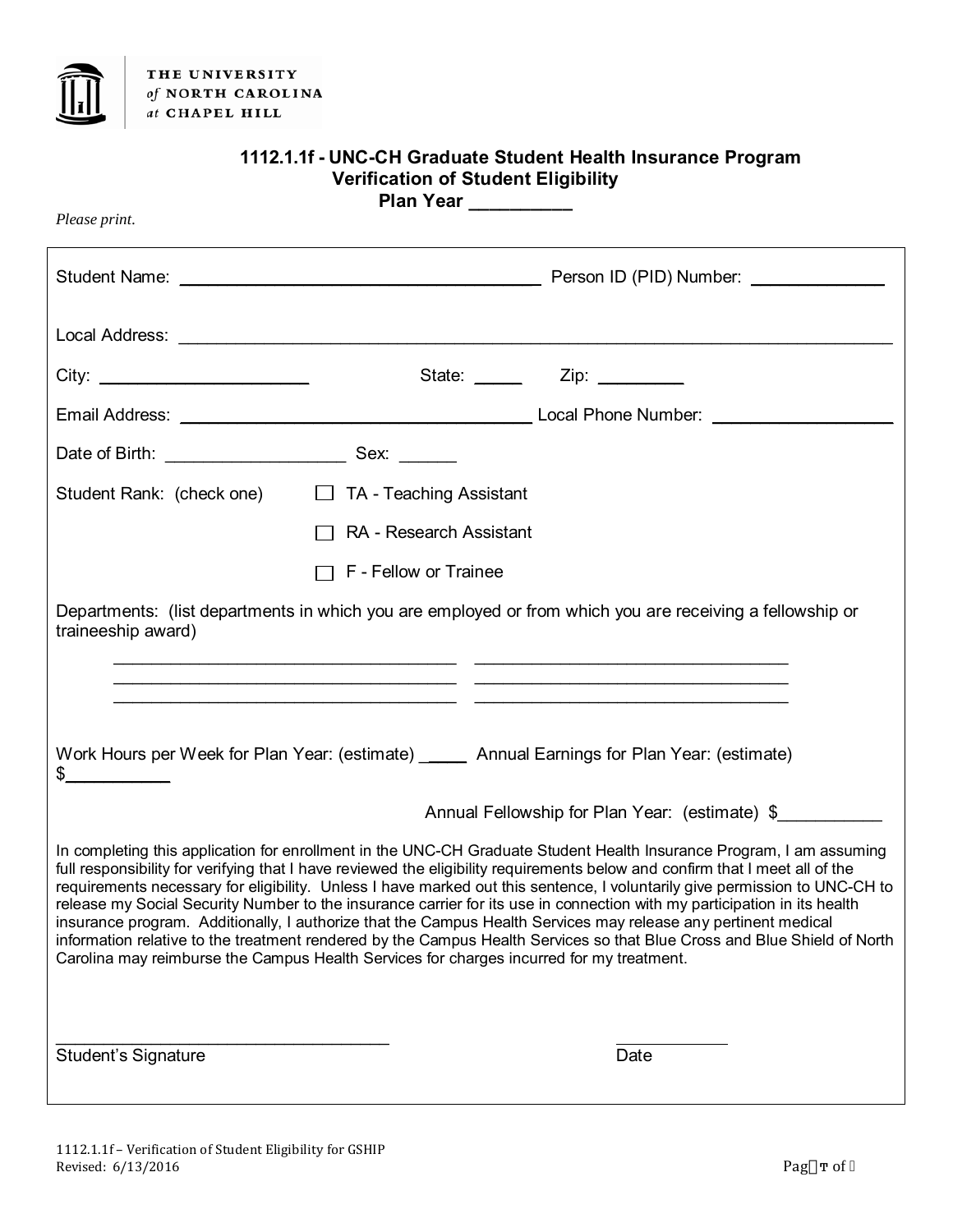- **1. Eligibility Criteria** For the plan year, graduate students must meet the following criteria to be eligible for coverage:
	- a. The student must be registered as a full-time graduate student in good standing at the University.
	- b. The student's service and non-service appointments must be based on academically related endeavors within an academic program/department. The student must be functioning as a Teaching Assistant, Research Assistant, Fellow, or Trainee.
	- c. The student must receive compensation for services as a Teaching Assistant or Research Assistant or receive a fellowship or traineeship award during a policy year from an appropriate source of University funds related to their academic appointment(s). Tuition remission, compensation for services as a temporary student employee, or payments received directly from an affiliated foundation or other external entity do not apply to these eligibility criteria.
	- d. For plan year **2016 2017** the minimum compensation or award should be **\$5,700.00.**

## **2. Other Provisions of the Health Insurance Plan** - The following provisions also apply:

- a. The policy year is August 1 through July 31.
- b. Effective Aug. 1, 2014, the GSHIP plan can no longer be offered an an employee-offered plan and thus enrollees will not have access to COBRA upon plan termination. The COBRA benefit will end as of July 31, 2014, for all current COBRA enrollees and those who would have been eligible to sign up for COBRA on the basis of their GSHIP coverage ending within the previous 60 days.
- c. The same sources of funds, which provide financial support to the graduate student, must also pay the proportionate cost of the health insurance premiums with one exception. If the source of funds include Federal Work-Study program funds, the employing department is responsible for the proportionate share of the health insurance premiums. If a graduate student is being paid from an outside source directly and is not being paid by University funds through University payroll, accounts payable or receiving funds through their student account, then they are not eligible for graduate student health insurance.
- d. The program will be managed as a supplemental policy to students currently receiving coverage through Campus Health Services.
- e. Students must first pay the campus health fee, billed per semester at the Office of Student Accounts and University Receivables in order to be eligible for the additional coverage provided under this policy. If the University has another policy that permits the waiver of fees, the student can still be eligible for the insurance policy.
- f. If an eligible student graduates, withdraws from the University, or ceases to perform work in his or her academic program/department before the required compensation level is earned, the insurance coverage will be terminated as authorized by the program(s)/department(s). The student may seek insurance through the Healthcare exchange or through employer-based coverage. If the student is still enrolled, but no longer qualifies for GSHIP, they may qualify to enroll in the UNC system-wide mandatory health insurance plan. This provision does not apply to students who withdraw under the University Medical Withdrawal Process.
- g. When the spring semester has ended, the eligible student continues to be covered under the Graduate Student Health Insurance Program from the period June 1 through July 31 as long as the student will be enrolled in the upcoming fall semester. The student does not have to attend summer session to be covered. However, the student must pay the campus health fee for the summer sessions in order to receive services at Campus Health Services.
- h. When an eligible student graduates, the student must be removed from the insurance program. Students who graduate in December must be removed effective December 31. Students who graduate in May must be removed effected May 31.